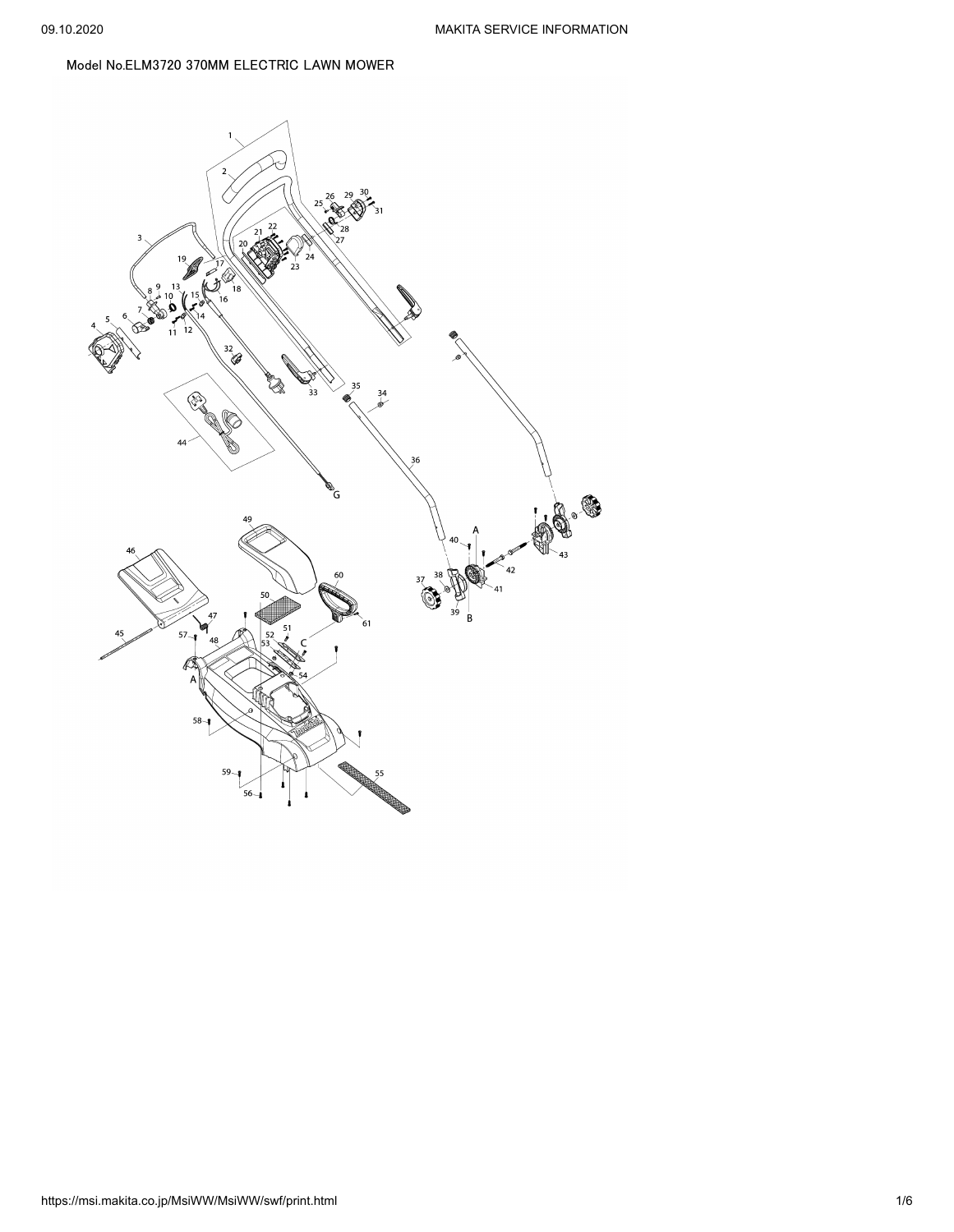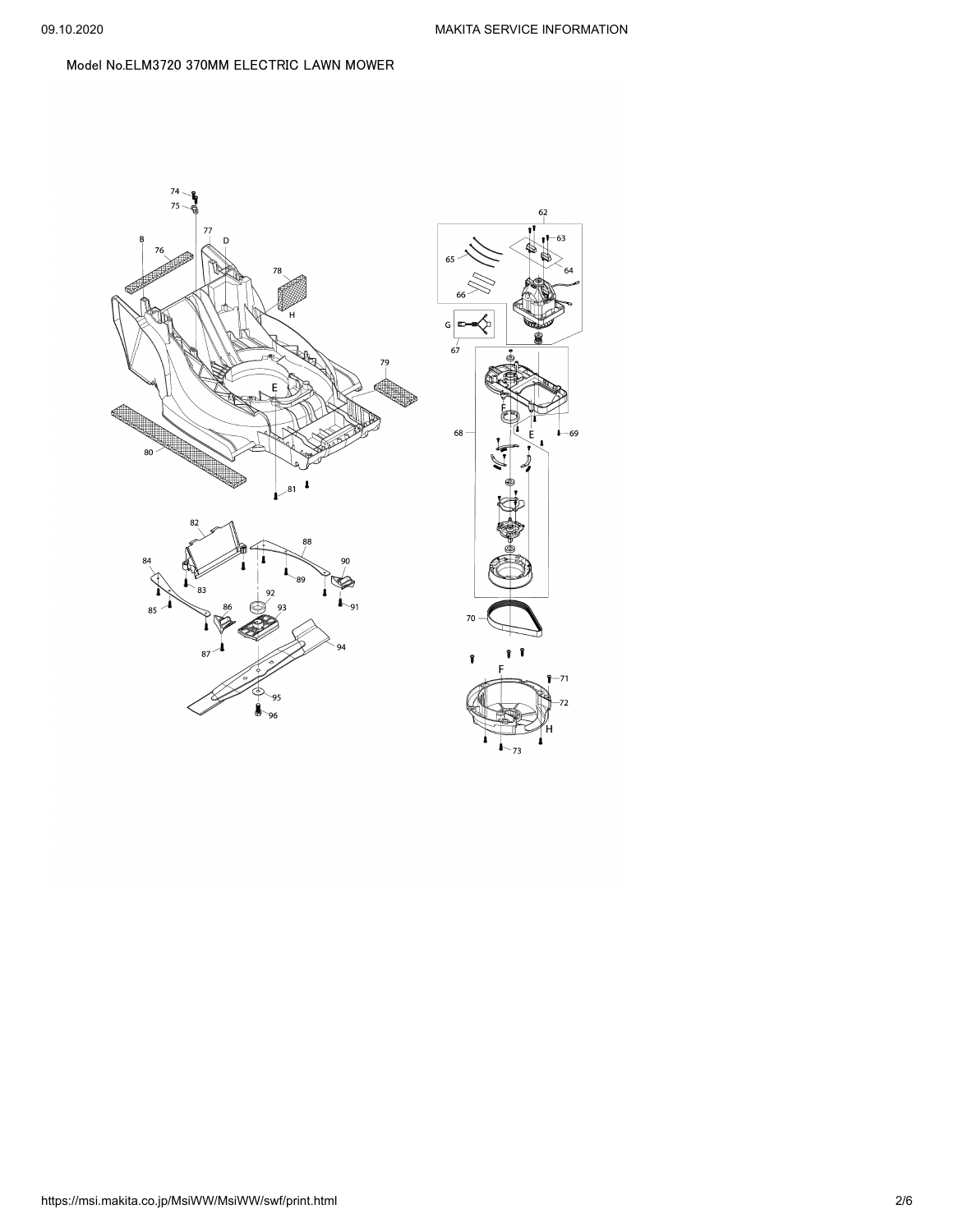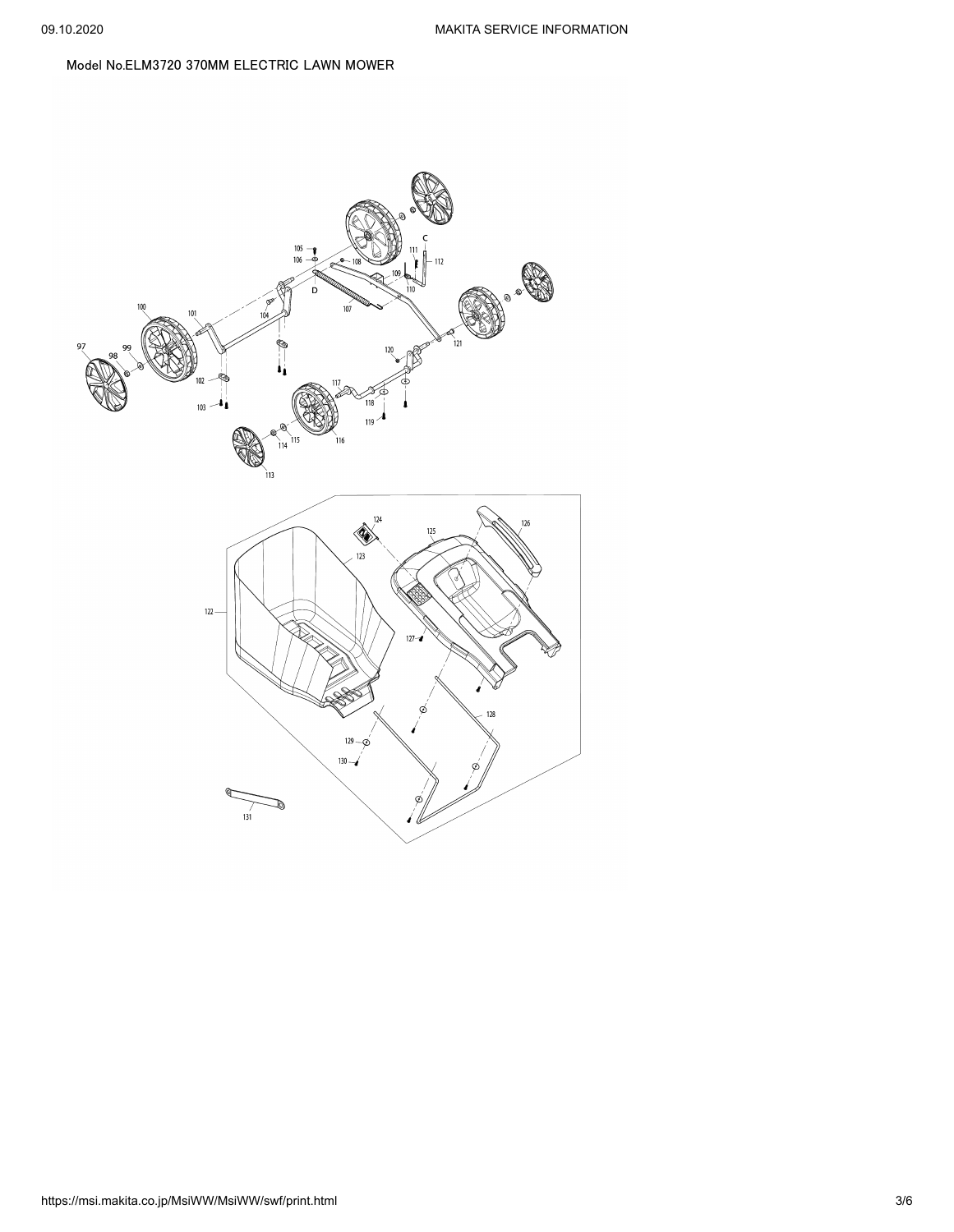| Артикул Детали  |            | Описание                               | Замена Количество New/Old Продажи Закупка Примечание |  |  |
|-----------------|------------|----------------------------------------|------------------------------------------------------|--|--|
| 001             | YA00000866 | <b>UPPER HANDLE BAR</b><br>ASSY        | $\mathbf{1}$                                         |  |  |
| D <sub>10</sub> |            | <b>INC. 2</b>                          |                                                      |  |  |
| 002             | YA00001175 | <b>SPONGE GRIP</b>                     | $\mathbf{1}$                                         |  |  |
| 003             | YA00000867 | <b>SWITCH LEVER</b>                    | $\mathbf{1}$                                         |  |  |
| 004             | YA00000765 | <b>SWITCH BOX RIGHT</b>                | $\mathbf{1}$                                         |  |  |
| 005             | YA00000786 | SWITCH BOX CLAMP<br><b>SPASER</b>      | 1                                                    |  |  |
| 006             | YA00000766 | SWITCH LINK BUTTON                     | $\mathbf{1}$                                         |  |  |
| 007             | YA00000767 | <b>COMPRESSION SPRING</b><br>16.8      | $\mathbf{1}$                                         |  |  |
| 008             | YA00000768 | SWITCH LEVER END CAP<br>RIGHT          | $\mathbf{1}$                                         |  |  |
| 009             | 652024721  | Винт                                   | $\mathbf{1}$                                         |  |  |
| 010             | YA00000769 | <b>SWITCH TORSION</b><br>SPRING 21     | $\mathbf{1}$                                         |  |  |
| 011             | YA00000778 | SELF TAPPING SCREW<br>ST4X16           | $\overline{2}$                                       |  |  |
| 012             | YA00000780 | <b>CORD CLAMP</b>                      | $\mathbf{1}$                                         |  |  |
| 013             | YA00000771 | POWER SUPPLY CORD<br>ASSY              | $\mathbf{1}$                                         |  |  |
| 014             | YA00000778 | SELF TAPPING SCREW<br>ST4X16           | $\overline{2}$                                       |  |  |
| 015             | YA00000780 | <b>CORD CLAMP</b>                      | $\mathbf{1}$                                         |  |  |
| 016             | YA00000773 | POWER SUPPLY CORD<br>ASSY (EURO)       | $\mathbf{1}$                                         |  |  |
| 017             | YA00000781 | <b>INDICATOR LENZ</b>                  | $\mathbf{1}$                                         |  |  |
| 018             | YA00000772 | <b>SWITCH</b>                          | $\mathbf{1}$                                         |  |  |
| 019             | 652023811  | Кабель                                 | $\mathbf{1}$                                         |  |  |
| 020             | YA00000786 | SWITCH BOX CLAMP<br><b>SPASER</b>      | $\mathbf{1}$                                         |  |  |
| 021             | YA00000782 | SWITCH BOX LEFT                        | $\mathbf{1}$                                         |  |  |
| 022             | YA00000778 | SELF TAPPING SCREW<br>ST4X16           | 6                                                    |  |  |
| 023             | 652023795  | Держатель<br>бок.ру <u>коятки</u>      | $\mathbf{1}$                                         |  |  |
| 024             | YA00000787 | LEVER BOX CLAMP<br><b>SPASER</b>       | 1                                                    |  |  |
| 025             | 652024721  | Винт                                   | $\mathbf{1}$                                         |  |  |
| 026             | 652023794  | Левый<br>шарнир<br>рукоятки            | $\mathbf{1}$                                         |  |  |
| 027             | YA00000737 | <b>TORSION SPRING</b>                  | $\mathbf{1}$                                         |  |  |
| 028             | YA00000787 | LEVER BOX CLAMP<br>SPASER              | $\mathbf{1}$                                         |  |  |
| 029             | 652023793  | Держатель<br>бок.рукоятки              | 1                                                    |  |  |
| 030             | YA00000778 | <b>SELF TAPPING SCREW</b><br>ST4X16    | $\mathbf{1}$                                         |  |  |
| 031             | YA00000785 | SELF TAPPING SCREW<br>ST4X25           | $\mathbf{1}$                                         |  |  |
| 032             | YA00000799 | CABLE CLIP                             | $\mathbf{1}$                                         |  |  |
| 033             | YA00000801 | TENSION LEVER ASSY                     | $\overline{2}$                                       |  |  |
| 034             | YA00000802 | HEX.FRANGE CAP NUT<br>M6               | $\overline{2}$                                       |  |  |
| 035             | YA00001166 | PIPE END CAP                           | $\overline{2}$                                       |  |  |
| 036             | YA00001167 | <b>LOWER HANDLE</b>                    | $\overline{2}$                                       |  |  |
| 037             | YA00000803 | M8 KNOB                                | $\overline{2}$                                       |  |  |
| 038             | YA00000420 | WASHER                                 | $\overline{2}$                                       |  |  |
| 039             | YA00000804 | ANGLE ADJUSTMENT<br><b>JOINT UPPER</b> | $\overline{2}$                                       |  |  |
| 040             | YA00000806 | SELF TAPPING SCREW<br>ST5X20           | 4                                                    |  |  |
| 041             | YA00000875 | ANGLE ADJUSTMENT<br>JOINT LOWER R      | 1                                                    |  |  |
| 042             | YA00000807 | HEX BOLT M8X65                         | 2                                                    |  |  |
| 043             | YA00000876 | ANGLE ADJUSTMENT<br>JOINT LOWER L      | 1                                                    |  |  |
| 045             | YA00000894 | REAR FLAP HINGE ROD                    | $\mathbf{1}$                                         |  |  |
| 046             | YA00000895 | <b>REAR FLAP BULE</b>                  | $\mathbf{1}$                                         |  |  |

Please order the parts with part number. The set of the set of the set of the set of the set of the set of the set of the set of the set of the set of the set of the set of the set of the set of the set of the set of the s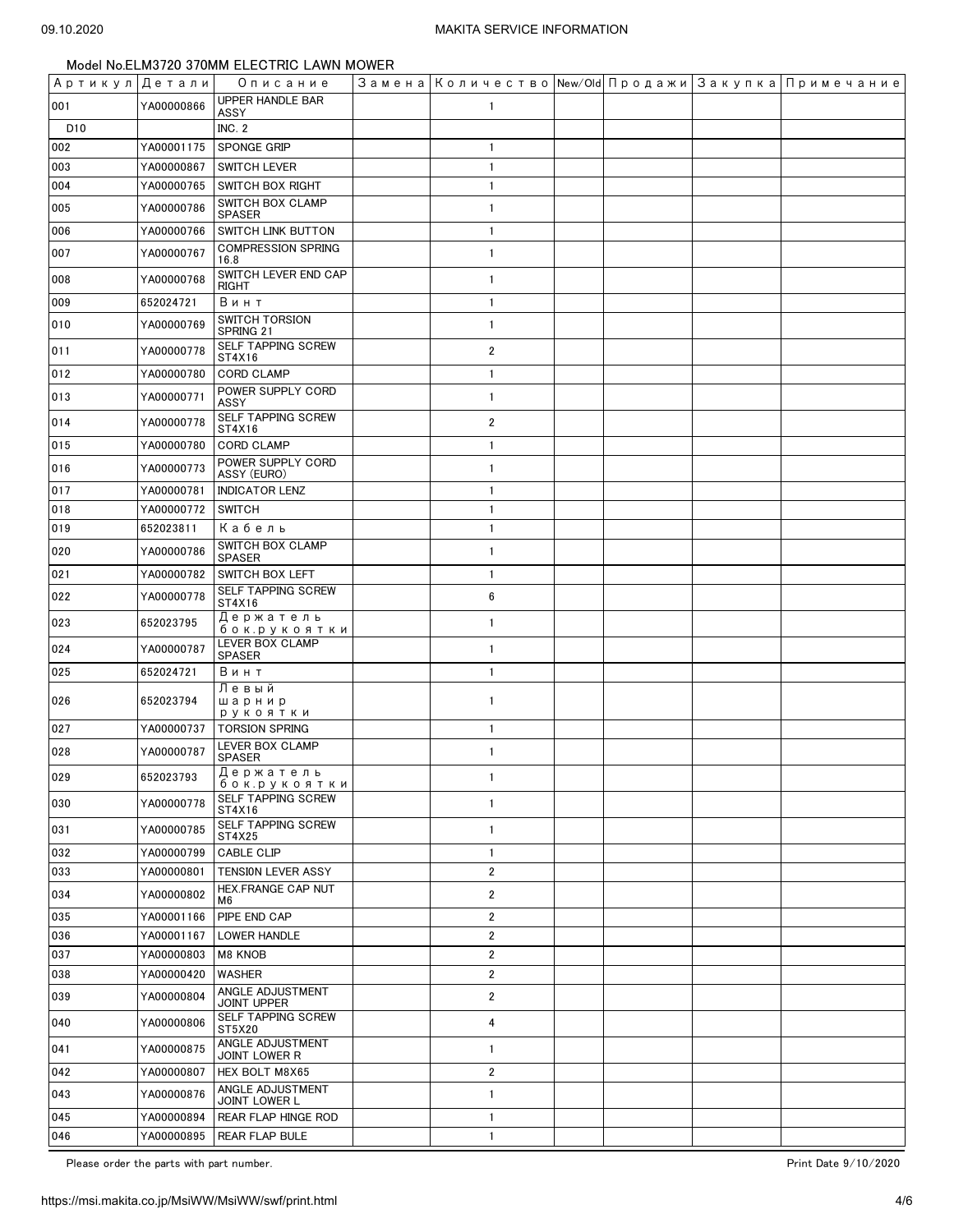| Артикул Детали  |            | Описание                                  | Замена   Количество   New/Old   Продажи   Закупка   Примечание |  |  |
|-----------------|------------|-------------------------------------------|----------------------------------------------------------------|--|--|
| 047             | YA00000831 | <b>REAR FLAP TORSION</b><br>SPRING 7.7    | 1                                                              |  |  |
| 048             | YA00000901 | HOUSING ASSY BULE                         | $\mathbf{1}$                                                   |  |  |
| 049             | YA00000897 | <b>TOP COVER</b>                          | $\mathbf{1}$                                                   |  |  |
| 050             | YA00000398 | SUNK SCREW 5*14                           | $\overline{2}$                                                 |  |  |
| 051             | YA00000898 | <b>HEIGHT ADJUSTER STOP</b><br>PLATE      | $\mathbf{1}$                                                   |  |  |
| 052             | YA00000899 | STOP PLATE RUBBER<br>SHEET                | $\mathbf{1}$                                                   |  |  |
| 053             | YA00000837 | NYLON INSERT HEX<br><b>LOCK NUT M5</b>    | $\overline{2}$                                                 |  |  |
| 054             | YA00000841 | <b>SPONGE CUSHION</b>                     | $\mathbf{1}$                                                   |  |  |
| 055             | YA00000840 | SPONGE CUSHION                            | $\mathbf{1}$                                                   |  |  |
| 056             | YA00000820 | SELF TAPPING SCREW<br>ST5X16              | 4                                                              |  |  |
| 057             | YA00000821 | SELF TAPPING SCREW<br>ST4X16              | $\overline{2}$                                                 |  |  |
| 058             | YA00000821 | SELF TAPPING SCREW<br>ST4X16              | $\overline{2}$                                                 |  |  |
| 059             | YA00000821 | SELF TAPPING SCREW<br>ST4X16              | $\overline{2}$                                                 |  |  |
| 060             | YA00000848 | <b>HIGHT ADJUST GRIP</b>                  | $\mathbf{1}$                                                   |  |  |
| 061             | YA00000849 | PAN HEAD SCREW<br>M4X10                   | $\mathbf{1}$                                                   |  |  |
| 062             | YA00001176 | MOTOR ASSY (230V)                         | $\mathbf{1}$                                                   |  |  |
| D <sub>10</sub> |            | INC. 63-66                                |                                                                |  |  |
| 063             | YA00000813 | SELF TAPPING SCREW<br>ST4X10              | 4                                                              |  |  |
| 064             | YA00000814 | <b>CARBON BRUSH 2PICS</b><br><b>SET</b>   | $\mathbf{1}$                                                   |  |  |
| 065             | YA00001174 | <b>CABLE TIE</b>                          | 3                                                              |  |  |
| 066             | YA00001173 | HEAT SHRINKABLE TUBE                      | $\sqrt{2}$                                                     |  |  |
| 067             | YA00001181 | <b>LEAD WIRE SET</b>                      | $\mathbf{1}$                                                   |  |  |
| 068             | YA00001178 | <b>MOTOR FLAME &amp;</b><br>PULLEY ASSY   | $\mathbf{1}$                                                   |  |  |
| 069             | YA00000806 | SELF TAPPING SCREW<br>ST5X20              | 4                                                              |  |  |
| 070             | YA00001180 | LIBED BELT                                | $\mathbf{1}$                                                   |  |  |
| 071             | YA00000806 | SELF TAPPING SCREW<br>ST5X20              | 4                                                              |  |  |
| 072             | YA00001179 | <b>BELT COVER</b>                         | $\mathbf{1}$                                                   |  |  |
| 073             | YA00000806 | SELF TAPPING SCREW<br>ST5X20              | 3                                                              |  |  |
| 074             | YA00000821 | SELF TAPPING SCREW<br>ST4X16              | $\overline{2}$                                                 |  |  |
| 075             |            | YA00000780 CORD CLAMP                     | $\mathbf{1}$                                                   |  |  |
| 076             | YA00000884 | <b>SPONGE CUSHION</b>                     | 1                                                              |  |  |
| 077             | YA00000881 | <b>DECK</b>                               | 1                                                              |  |  |
| 078             | YA00000882 | SPONGE CUSHION                            | 1                                                              |  |  |
| 079             | YA00000883 | <b>SPONGE CUSHION</b>                     | $\mathbf{1}$                                                   |  |  |
| 080             | YA00000885 | SPONGE CUSHION                            | $\mathbf{1}$                                                   |  |  |
| 081             | YA00000806 | SELF TAPPING SCREW<br>ST5X20              | $\overline{\mathbf{c}}$                                        |  |  |
| 082             | YA00000887 | <b>GRASS INTAKE UNDER</b><br><b>PLATE</b> | 1                                                              |  |  |
| 083             | YA00000820 | SELF TAPPING SCREW<br>ST5X16              | $\overline{\mathbf{c}}$                                        |  |  |
| 084             | YA00000888 | <b>UNDER BRACE RIGHT</b>                  | $\mathbf{1}$                                                   |  |  |
| 085             | YA00000820 | SELF TAPPING SCREW<br>ST5X16              | 3                                                              |  |  |
| 086             | YA00000889 | AIR INTAKE BOARD<br>RIGHT                 | 1                                                              |  |  |
| 087             | YA00000820 | SELF TAPPING SCREW<br>ST5X16              | $\mathbf{1}$                                                   |  |  |
| 088             | YA00000904 | UNDER BRACE LEFT                          | $\mathbf{1}$                                                   |  |  |
| 089             | YA00000820 | SELF TAPPING SCREW<br>ST5X16              | 3                                                              |  |  |
| 090             | YA00000905 | AIR INTAKE BOARD LEFT                     | 1                                                              |  |  |
| 091             | YA00000820 | SELF TAPPING SCREW<br>ST5X16              | $\mathbf{1}$                                                   |  |  |

Please order the parts with part number. The set of the set of the set of the set of the set of the set of the set of the set of the set of the set of the set of the set of the set of the set of the set of the set of the s